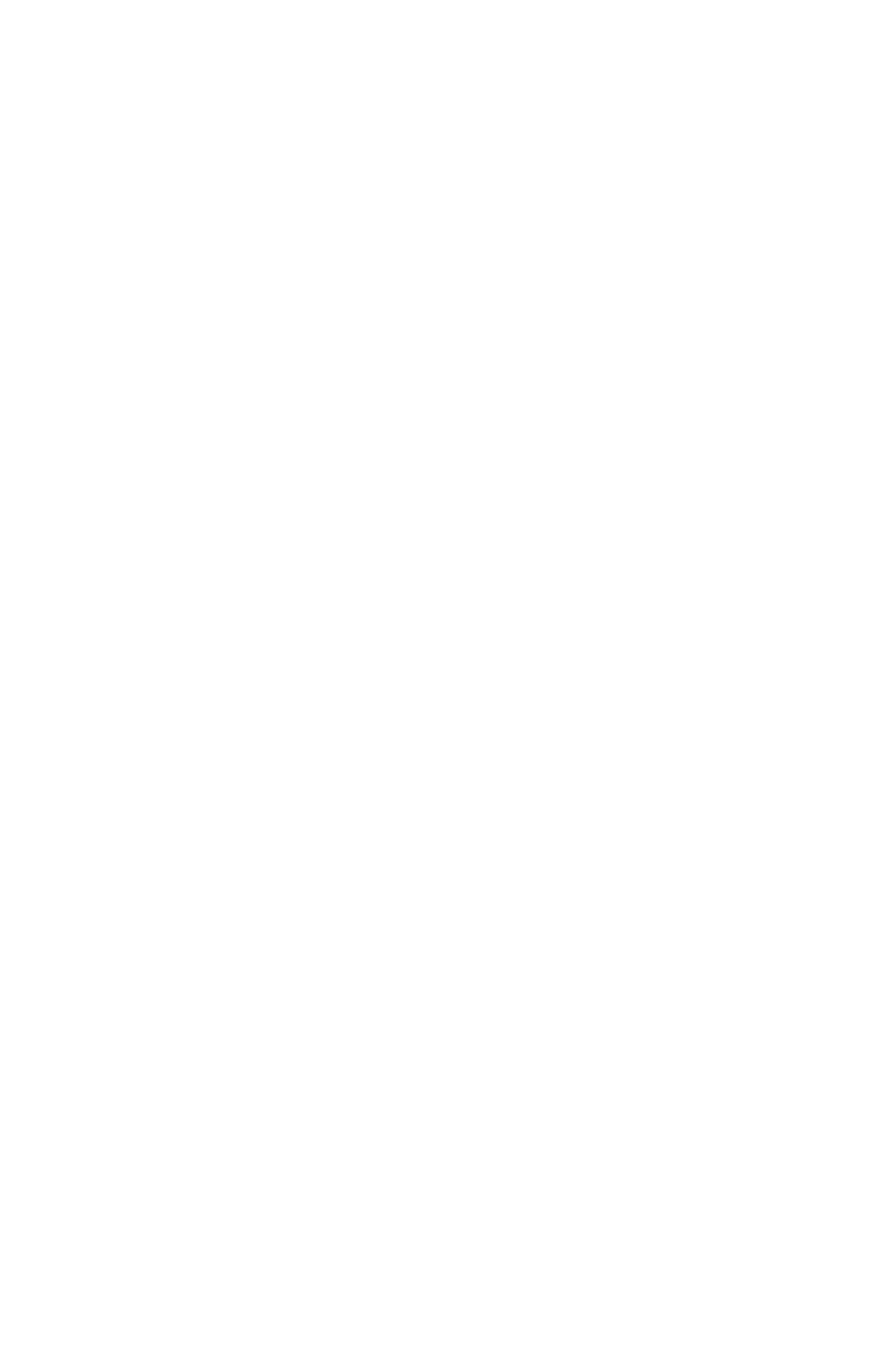## Chapter 1

# OF THE IMITATION OF CHRIST

"Anyone who follows me shall not walk in darkness," says the Lord. These are the words of Christ, and by them we are reminded that we must imitate his life and his ways if we are to be truly enlightened and set free from the darkness of our own hearts. Let it be the most important thing we do, then, to reflect on the life of Jesus Christ.

Christ's teaching surpasses all the teachings of the saints, and the person who has his spirit will find hidden nourishment in his words. Yet many people, even after hearing scripture read so often, lack a deep longing for it, for they do not have the spirit of Christ. Anyone who wishes to understand Christ's words and to savor them fully should strive to become like him in every way.

What good does it do, then, to debate about the Trinity, if by a lack of humility you are displeasing to the Trinity? In truth, lofty words do not make a person holy and just, but a virtuous life makes one dear to God. I would much rather feel profound sorrow for my sins than be able to define the theological term for it. If you knew the whole Bible by heart and the sayings of all the philosophers, what good would it all be without God's love and grace? Vanity of vanities and all is vanity, except to love God and to serve only him. This is the highest wisdom: to see the world as it truly is, fallen and fleeting; to love the world not for its own sake, but for God's; and to direct all your effort toward achieving the kingdom of heaven.

So, it is vanity to seek material wealth that cannot last and to place your trust in it. It is also vanity to seek recognition and status. It is vanity to chase after what the world says you should want and to long for things you should not have, things that you will pay a high price for later on if you get them. It is vanity to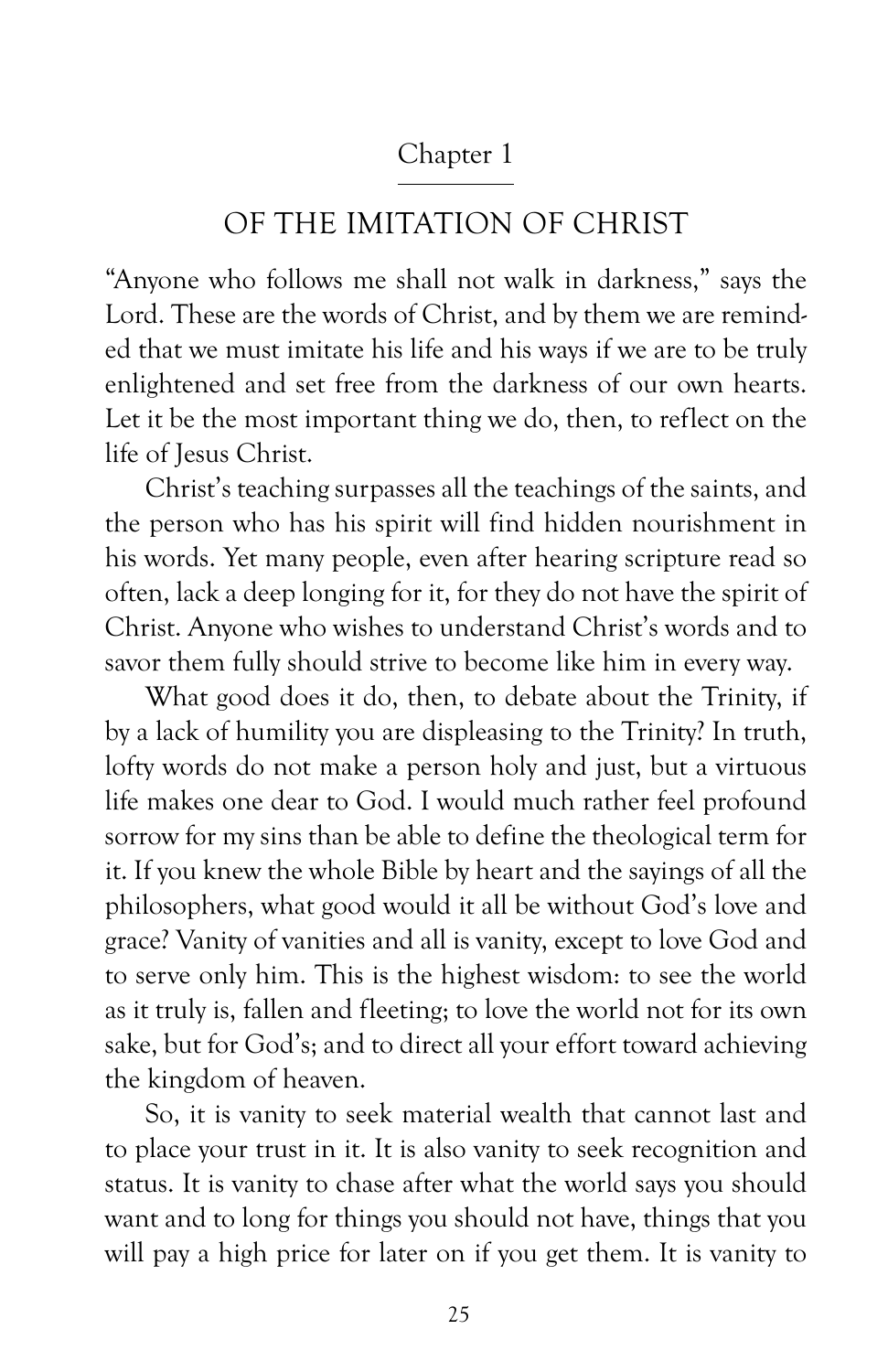wish for a long life and to care little about a good life. It is vanity to focus only on your present life and not to look ahead to your future life. It is vanity to live for the joys of the moment and not to seek eagerly the lasting joys that await you.

Often remember that saying: "The eye is not satisfied with seeing, nor is the ear filled with hearing." Make every effort, then, to shift your affections from the things that you can see to the things you cannot see, for people who live in the world on its terms instead of on God's stain their conscience and lose God's grace.

## Chapter 2

# OF HAVING A HUMBLE OPINION ABOUT YOURSELF

Everyone naturally wishes to have knowledge, but what good is great learning unless it is accompanied by a feeling of deep awe and profound reverence toward God? Indeed, a humble farmer who serves God is better than a proud philosopher, who, neglecting himself, contemplates the course of the heavens. The person who truly knows himself seems common in his own eyes, and the good things that others may say about him do not change the way he thinks about himself. If I knew everything in the world and did not have love, what good would it do me before God, who will judge me by what I have done?

Calm that excessive thirst for knowledge, for there is great discord and deception in it. People who have great learning are often eager to appear wise, and they often wish others to recognize them as wise people. There are many things that you can know about, though, that are of little or no use to the soul, and a person is exceedingly foolish who reaches for anything that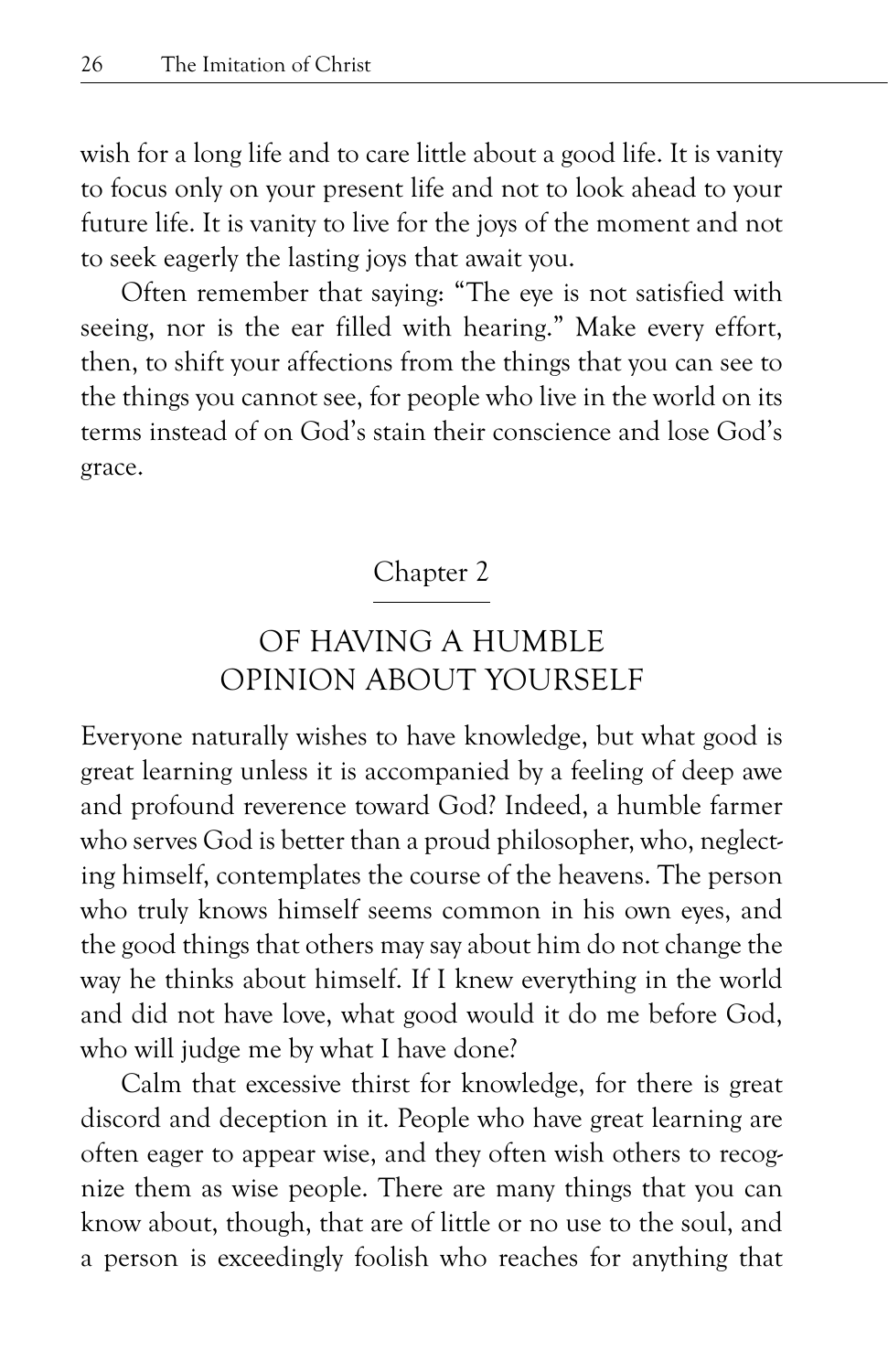does not lead toward salvation. Endless reading and talk do not satisfy the soul, but a good life puts the mind at rest, and a clean conscience brings great confidence in God. The more you know and the better you know it, the greater is your responsibility for using your knowledge wisely.

So, do not think highly of yourself because of what you know about any art or science, but rather respect the knowledge that has been entrusted to you. If it seems to you that you know many things and that you are an expert in them, recognize nevertheless that there are many things that you do not know. Do not be high-minded, but admit your great ignorance. Why do you wish to think yourself better than others when you discover many people more learned and more practiced in God's ways than you are? If you want to learn something that will really help you, learn to see yourself as God sees you and not as you see yourself in the distorted mirror of your own self-importance. This is the greatest and most useful lesson we can learn: to know ourselves for what we truly are, to admit freely our weaknesses and failings, and to hold a humble opinion of ourselves because of them. Not to dwell on ourselves and always to think well and highly of others is great wisdom and perfection.

If you should see another person sin openly or commit some grave wrong, still you should not think yourself a better person by comparison, for you do not know how long you may remain in a good state. We are all frail, but think no one more frail than yourself.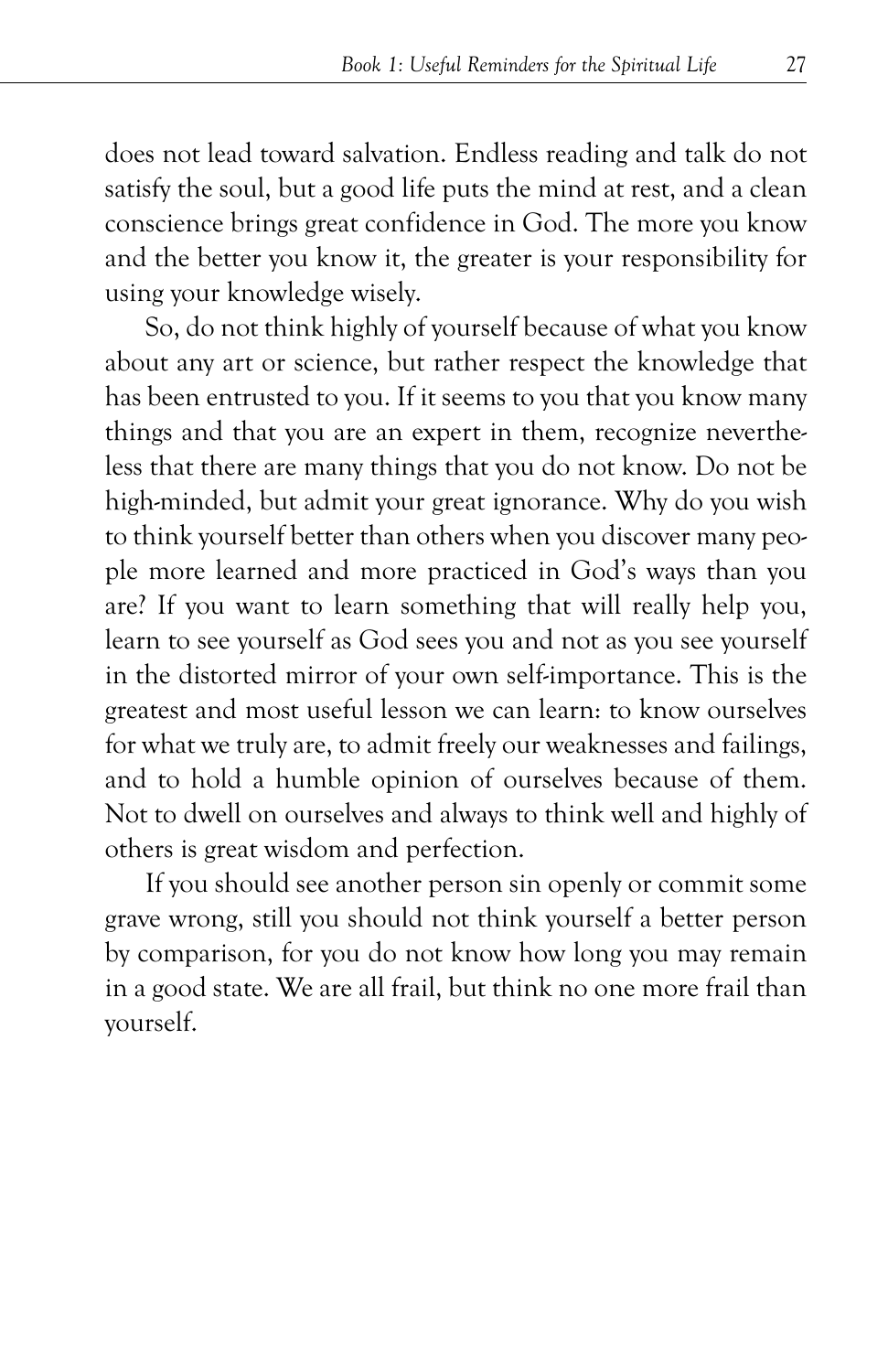#### Chapter 3

## OF THE TEACHING OF TRUTH

Happy is that person whom Truth itself teaches, not by figures of speech and eloquent language, but as it is itself. Our opinions and our understanding often lead us astray and offer us very little insight. What good is a brilliant argument about hidden and obscure matters when God does not judge us by our knowledge of such things? It is a great mistake for us to neglect useful and necessary things and to direct our thoughts to curious and harmful ones. Having eyes, we do not see. Why should we bother about clever arguments and subtle reasoning?

When the eternal Word speaks we are set free from countless theories and conjectures. All things spring from this one Word and all things speak of one Word, and this Word is the beginning, which also speaks to us. Without the Word, no one understands correctly or draws the right conclusions about anything. That person to whom all things are One and who draws all things to One and who sees all things in One may be steadfast in heart and rest peacefully in God.

O God, the Truth, make me one with you in endless love! I am often worn out by all that I read and hear; you are all that I want or desire. Let all teachers hold their peace. Let all creation be silent in your sight. You alone speak to me.

The more a person is at one with himself and inwardly undivided, the more varied and profound things does he understand without effort, for he receives the light of understanding from above. A pure, simple, and steady spirit is not distracted by flitting about from one thing to another, for he does all things to the honor of God and tries in his heart to be free from all selfishness. What gets in your way and troubles you more than the undisciplined passions of your own heart? A good, devout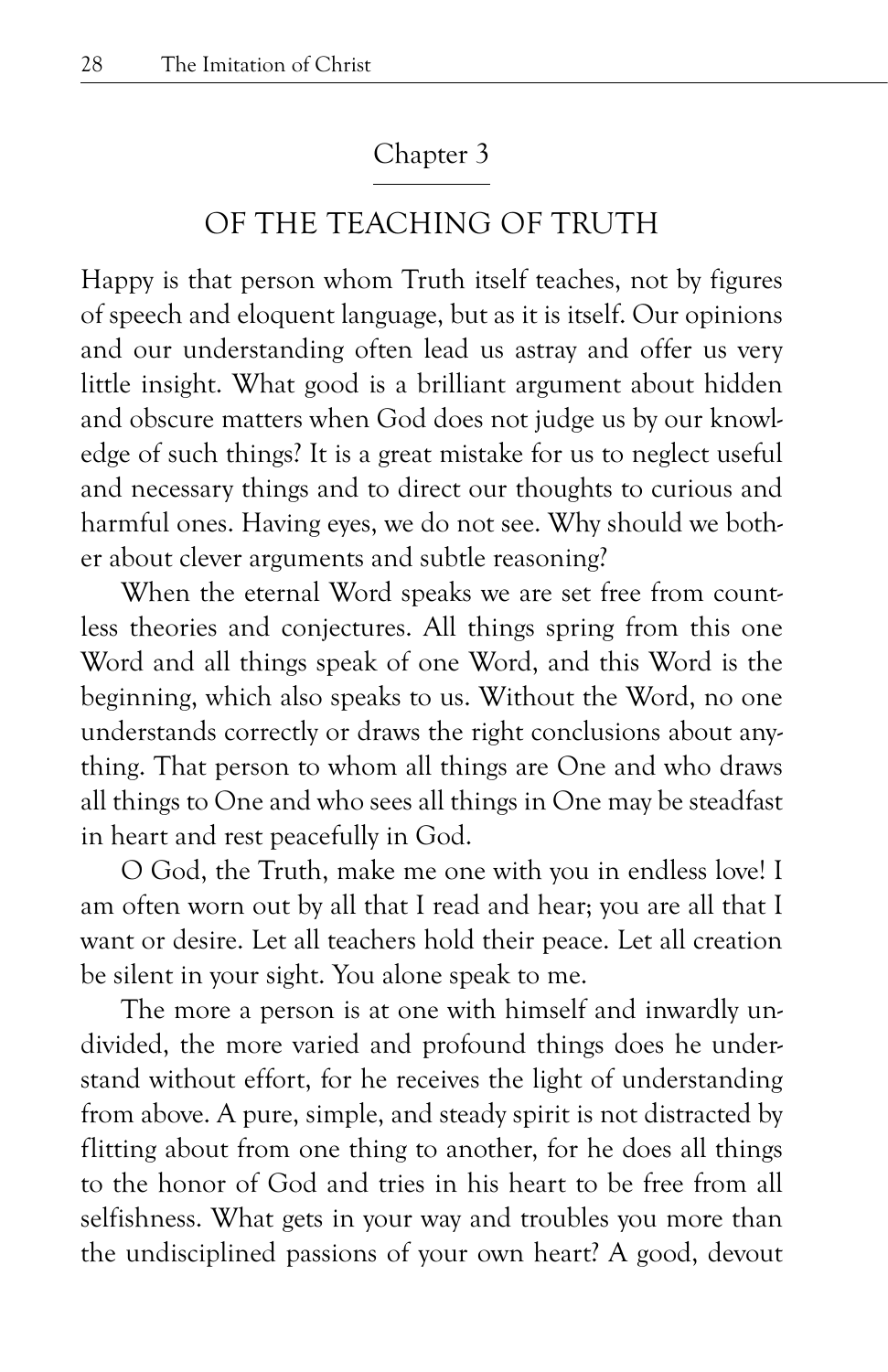person first arranges inwardly the things to be done outwardly. He does not let his passions get the best of him, but he subjects them to the ruling of sound judgment. Who has a more fierce struggle than the person who strives to master himself? And this must be our occupation: to strive to master ourselves and daily to grow stronger and to advance from good to better.

All perfection in this life has some accompanying imperfection, and all our speculation is not without some darkening mist. A humble understanding of yourself is a surer way to God than a profound searching after knowledge. Knowledge is not to be blamed, nor is the simple understanding of anything which is good in itself and which is made to be so by God, but a good conscience and a virtuous life are always to be put first. Nevertheless, many people have chosen to seek knowledge rather than to live well, and they are often led astray and their lives come to very little—or nothing at all. Oh, if they would apply such diligence in rooting out vices and implanting virtues as they do in posing questions, there would not be so many evils and scandals among people, nor so much laxity in religious communities!

Surely, when the day of judgment comes we shall not be asked what we have read but what we have done, not how well we have spoken but how devoutly we have lived. Tell me, where are those professors and teachers today whom you knew so well while they were living and flourishing in their learning? Now other people hold their positions, and I do not know whether they ever think of them. While they lived they seemed to be important, and now no one mentions them. Oh, how swiftly the glory of the world passes away! If only their lives had been in harmony with their learning, then all their studying and reading would have been worthwhile. How many people perish in a generation through empty learning, caring little for the service of God? And because they prefer to be famous rather than humble, they perish with their own thoughts.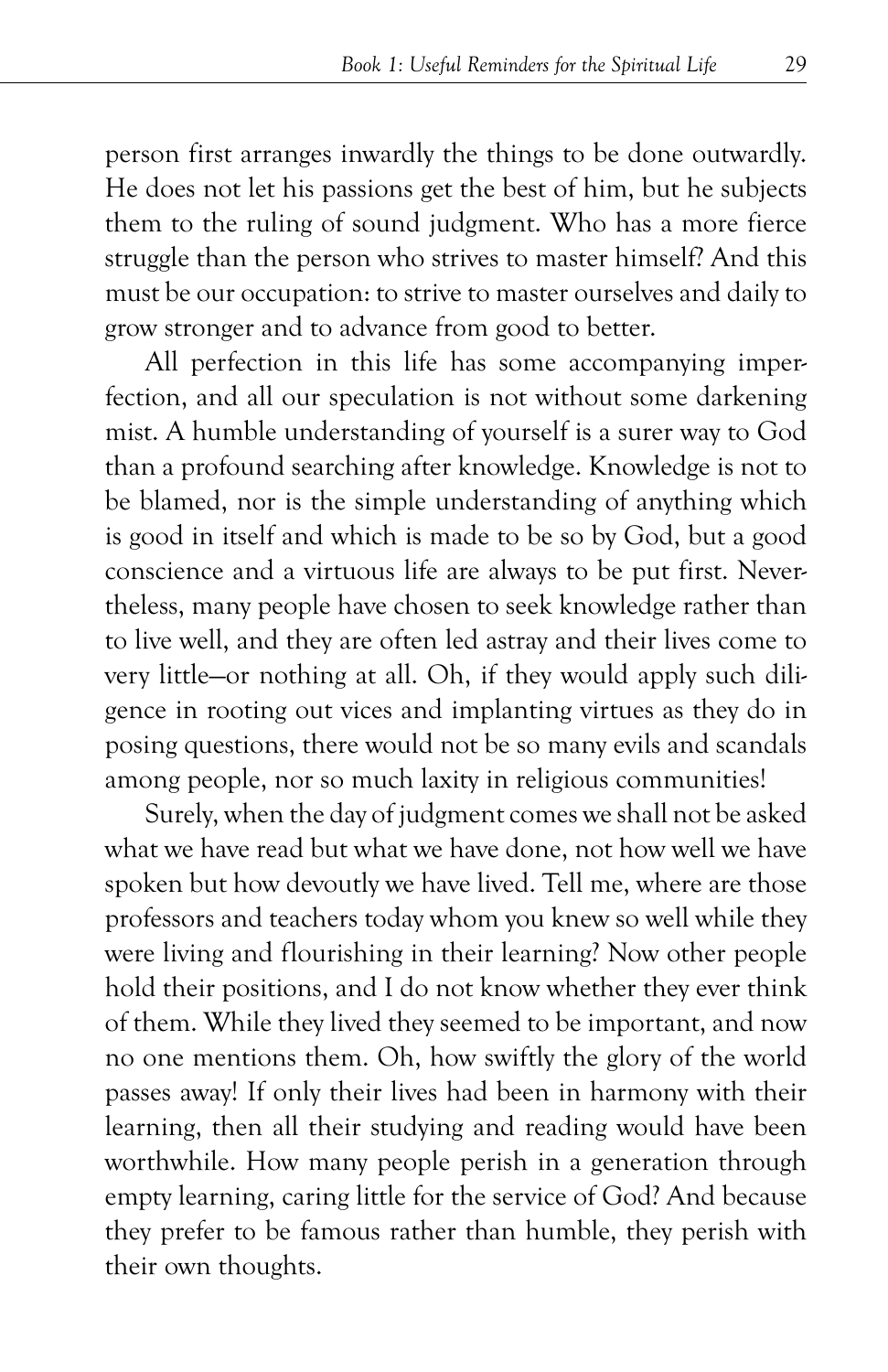That person is truly great who has great love. He is truly great who is small in his own eyes and who regards every pinnacle of honor as nothing in itself. He is truly wise who regards all earthly ambitions as supremely unimportant if they stand in the way of gaining Christ. And he is very learned indeed who knows God's will and who makes it his own.

### Chapter 4

## OF THINKING BEFORE YOU ACT

We should not trust every word that we hear or every feeling in our hearts; rather, we should bring such matters before God and carefully ponder them at our leisure. It is sad to say, but we are so weak that we are more ready to believe bad things about another person—and to spread them around—than we are to believe or to say something good about them. Those who strive to be perfect, though, are not so quick to believe everything that is said, because they understand human weakness, which is prone to evil and is slippery enough in words.

It is great wisdom not to be rash in our actions nor to persist stubbornly in our own opinions. What is more, it is wise not to believe everything you hear nor to be so eager to pass on rumors. Instead of following your own notions, consult someone who is wise and conscientious, and seek to be guided by one who is better than yourself. A good life makes a person wise in God's eyes and experienced in many things. The more humble and obedient one is to God, the greater will be his wisdom and peace.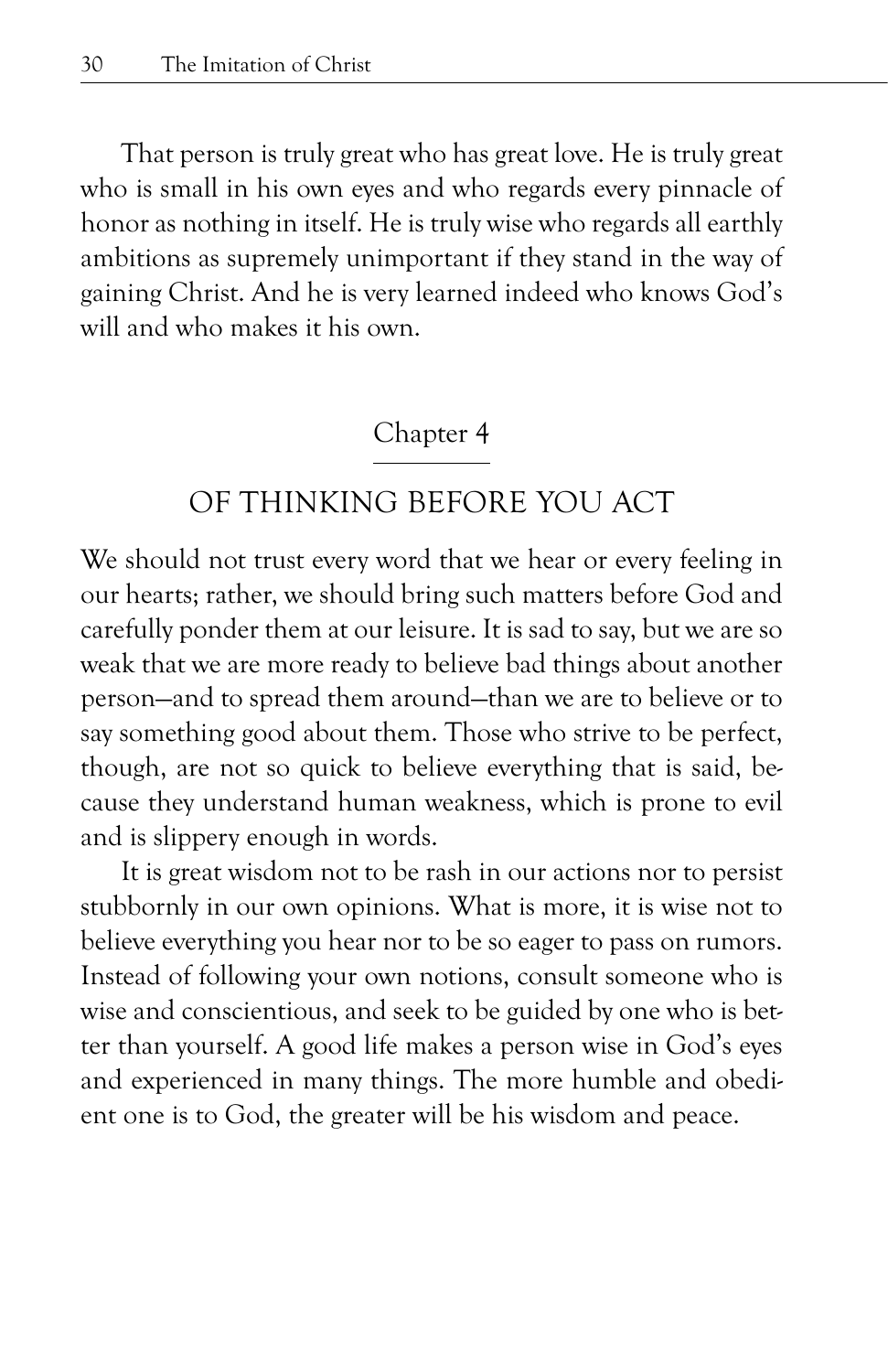#### Chapter 5

## OF READING HOLY WRITINGS

Search for truth in holy writings, not eloquence. All holy writing should be read in the same spirit with which it was written. We should look for profit in the writings rather than for subtle expression. We should read devout and simple books as willingly as we read those that are lofty and profound. Do not let the writer's authority or learning influence you, be it little or great, but let the love of pure truth attract you to read. Do not ask, "Who said this?" but pay attention to what is said. People pass away, but the truth of the Lord endures forever. God speaks to us in many ways without considering a person's status.

Our curiosity often gets in our way when we try to study and understand those passages that are too difficult for us. We should simply pass over them. If you wish to profit from your reading, read with humility, simplicity, and faith, and do not try to impress others with your great learning. Feel free to question, listen in silence to the words of the saints, and do not scoff at what the ancient writers have to say, for it is not offered without cause.

#### Chapter 6

## OF CONFUSED FEELINGS

Whenever a person becomes obsessed with success and material things, he quickly becomes restless. The proud and greedy never rest; the poor and humble in spirit rest in great peace. Anyone who is not completely free from the grip of his own vanity is easily tempted and is toppled by small, trifling things.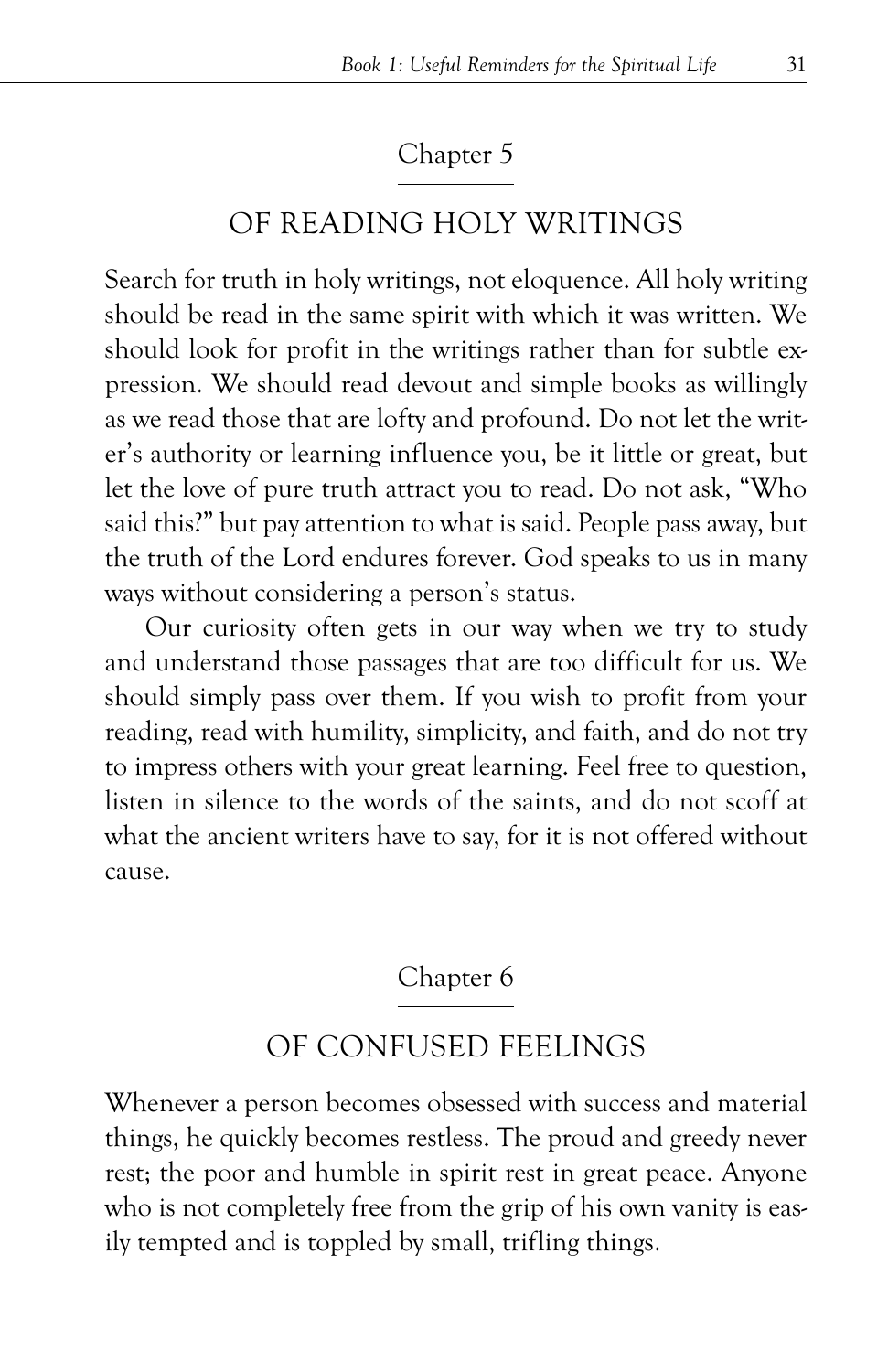A person who is weak in spirit and who is still controlled by his need to be important has great trouble dragging himself away from the things that most attract him in this world. Such a person is unhappy when he does restrain himself, yet his anger flares up if anyone stands in his way. What is more, if he does get what he wants, he is at once stricken by a heavy conscience because he has given in to his weakness. In no way does this lead to peace!

In resisting such temptations, then, does one find true peace of heart, not in being a slave to them. There is no peace in the heart of a slave, nor in someone who is driven to continually bustling about in the world. Only a spiritual person—a person aglow with God's love—finds true peace.

## Chapter 7

## OF AVOIDING EMPTY HOPE AND SELF-PRAISE

Anyone who places all his trust in people or in other created things is foolish. Do not be ashamed to serve others for the love of Jesus Christ and to appear poor in this world. Do not rely on yourself, but place all your trust in God. Do what you can, and God will bless your good intentions. Do not trust in your own knowledge nor in anyone else's cleverness; rather, trust in the grace of God, who helps the humble and humbles the proud.

Do not take pride in your possessions, if you have any, nor in your friends because they are powerful and influential; instead, take pride in God, who gives all things and who wishes to give himself above all. Do not brag about the size or beauty of your body, which a little sickness can spoil and disfigure. Do not be pleased with yourself about your ability or talent, lest you displease God, from whom comes the sum of whatever natural